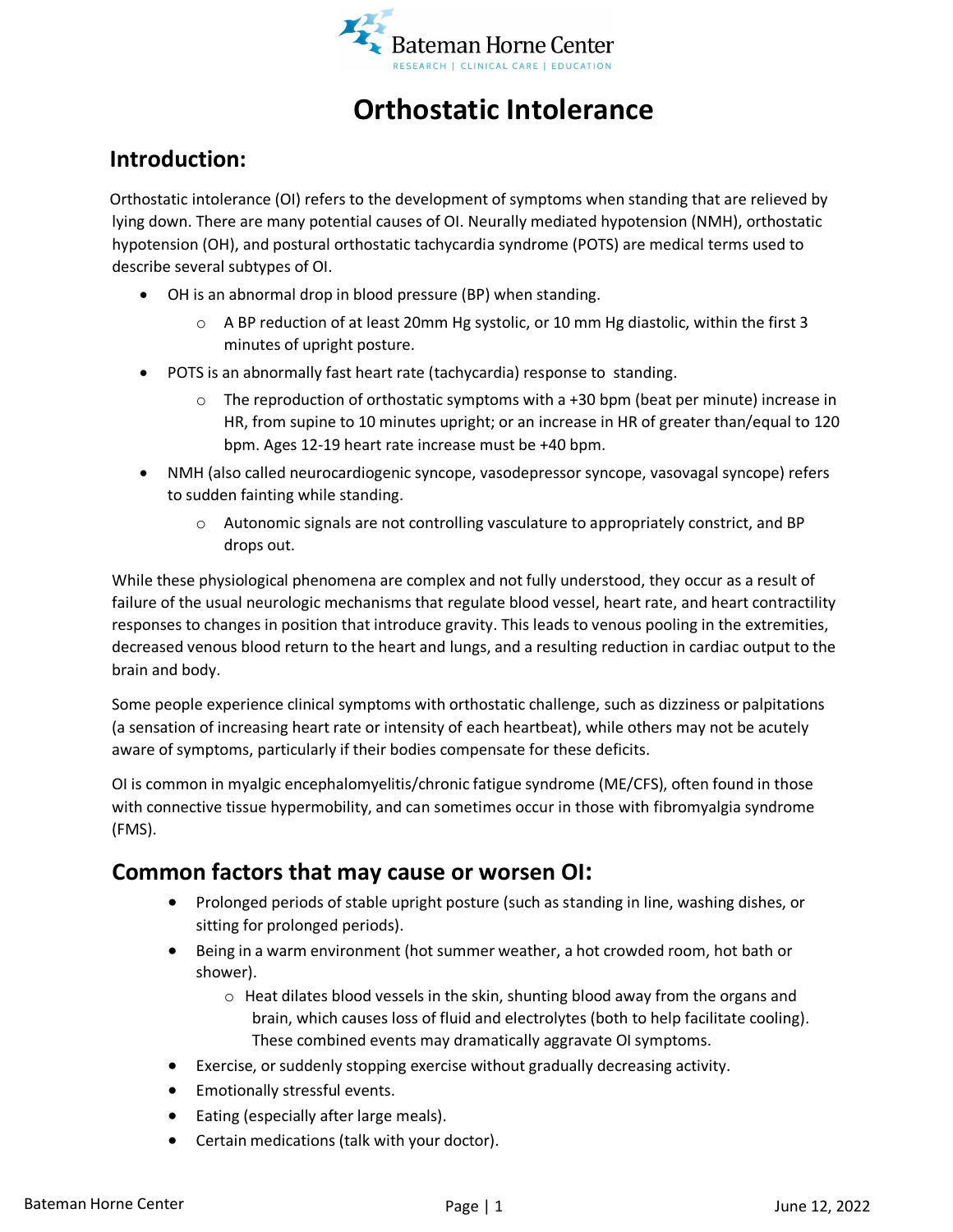

### **Symptoms:**

- Lightheadedness or fainting after standing or squatting
- Palpitations or heart pounding
- Headaches
- Mental confusion including difficulty concentrating, staying on task, paying attention, or finding the right words
- Chest discomfort
- Cold hands and feet
- Chronic fatigue
- AM nausea or vomiting
- Muscle aches

### **Treatment**

#### **Orthostatic intolerance adaptations:**

- **1. Increase daily intake of sodium and water:**
	- o Drink a minimum of 2 liters of water or other fluids (Eight 8-ounce glasses equals about 2 liters. A large soda bottle is 2 liters).
		- Drinking water alone is not sufficient. It is important to match free water intake with sodium intake to prevent rapid removal of free water through urine.
		- Minimum of 2 glasses within the first hour of rising in the morning, 2 glasses before lunch, 1 glass with lunch, 2 glasses in the afternoon, 1 glass with dinner, AND
		- Half of the fluid intake should have added electrolytes (see below).

#### **2. Increase sodium intake:**

#### **\*Be sure to consult with your medical provider(s) before increasing sodium/fluid intake in the event this is contraindicated for your conditions.**

- $\circ$  Salt (NaCl) helps retain fluid and maintain a healthy blood volume and pressure.
	- Consume 3- 5 grams/3000-5000 mg of NaCl daily (1 tsp salt = 6 gm of NaCl and approximately 2.3 gm/2300 mg of sodium (Na+). *Sodium (Na+) makes up about 40% of salt (NaCl).*
	- Select foods with high sodium content: canned or dry soups, V8 vegetable juice, broths, pickles, and additives such as soy sauce and dressings.
- o Supplements are an invaluable tool for consistency:
	- Over-the-counter sodium chloride salt tablets  $(0.5 1 \text{ gm})$  can be used but may produce some stomach upset. ALWAYS take with a meal and *plenty of water.*
	- Electrolyte drinks (e.g. Pedialyte, Liquid IV, Nunn, Drip Drop, LMNT, GatorLyte, Hydromate, or other Oral Rehydration Solutions).
	- Recipe for "homemade" Pedialyte (make your own variations) 1-liter water
		- 1 tablespoon salt
		- 2-3 tablespoons sugar
		- ½ packet Kool-Aid (any flavor) or 1 tbsp Jell-O powder
	- See chart on page 5 for more options.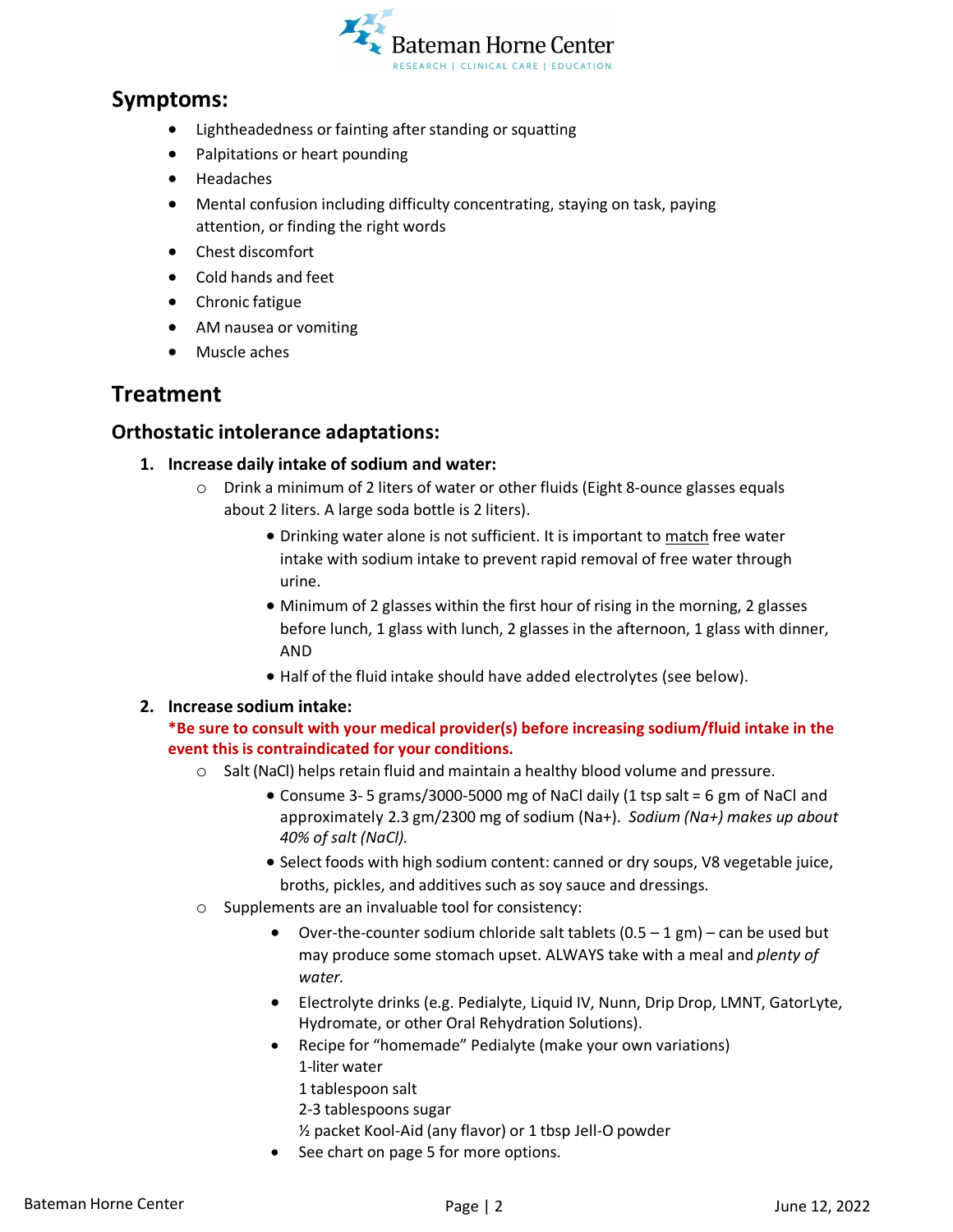

#### **3. Wear compression clothing**

- o Wear knee high compression socks at a minimum.
- o Combine knee high socks with tight exercise pants/shorts, compression athletic wear, yoga pants, spanx, or abdominal binders.
- o Waist-high medical grade compression stockings.
- $\circ$  These work BEST if put on before getting out of bed and taken off when lyingdown to sleep.

#### **4. Exercise – reverse deconditioning of the cardiovascular system!**

- o Often better tolerated when done lying down, recumbent, seated.
- $\circ$  Take advantage of hydrostatic pressure by exercising gently in water.
- o Hydrate well beforehand and wear compression clothing during exercise.
- o Include strength training + low level cardiovascular exercise regimen.
	- **DO NOT perform without physician guidance if you have been diagnosed with ME/CFS, as exercise CAN WORSEN your overall illness constellation. AVOID PEM!**
	- Cardio:
		- Start with a recumbent bike or swimming for 5 to 10 minutes daily.
		- **Transition to upright (challenging gravity) as able.**
		- Work up to 30 minutes of exercise if possible.
		- Shorter intervals, combined with rest periods are okay.
	- Light weightlifting or strength training:
		- **Figure 1** Focus on resistance training to strengthen leg muscles and abdominal muscles rather than vigorous aerobic training.
		- Avoid heavy lifting or exercising in hot, humid environments.
		- Afternoon exercise may be better tolerated due to better hydration as day progresses.

#### **5. Eatsmall, but frequent meals:**

- o Avoid alcohol in general because it causes vasodilation.
- o Avoid caffeine.
- o Avoid exercise within an hour after a meal.

#### **6. Possible medications to regulate blood pressure and heart rate:**

- o **Propranolol:** Is a beta blocker
	- 10-20 mg two to three times daily (or other betablockers like metoprolol or atenolol)
- o **Fludrocortisone:** is a drug that encourages retention of salt and water.
	- It is similar to a hormone called aldosterone, made in the adrenal glands.
	- Light potassium supplementation is advisable since sodium is retained as potassium is excreted. The effects are helpful but not always sustained.
- o **Midodrine** is a medication that binds to peripheral alpha receptors and increases blood pressure by constricting arterioles (small arteries). It is most helpful used in combination with salt/water loading.
	- The dose range of midodrine is 2.5 to 10 mg three times daily (every 3-4 hours), with the 10 mg being the most effective. It is generally well-tolerated.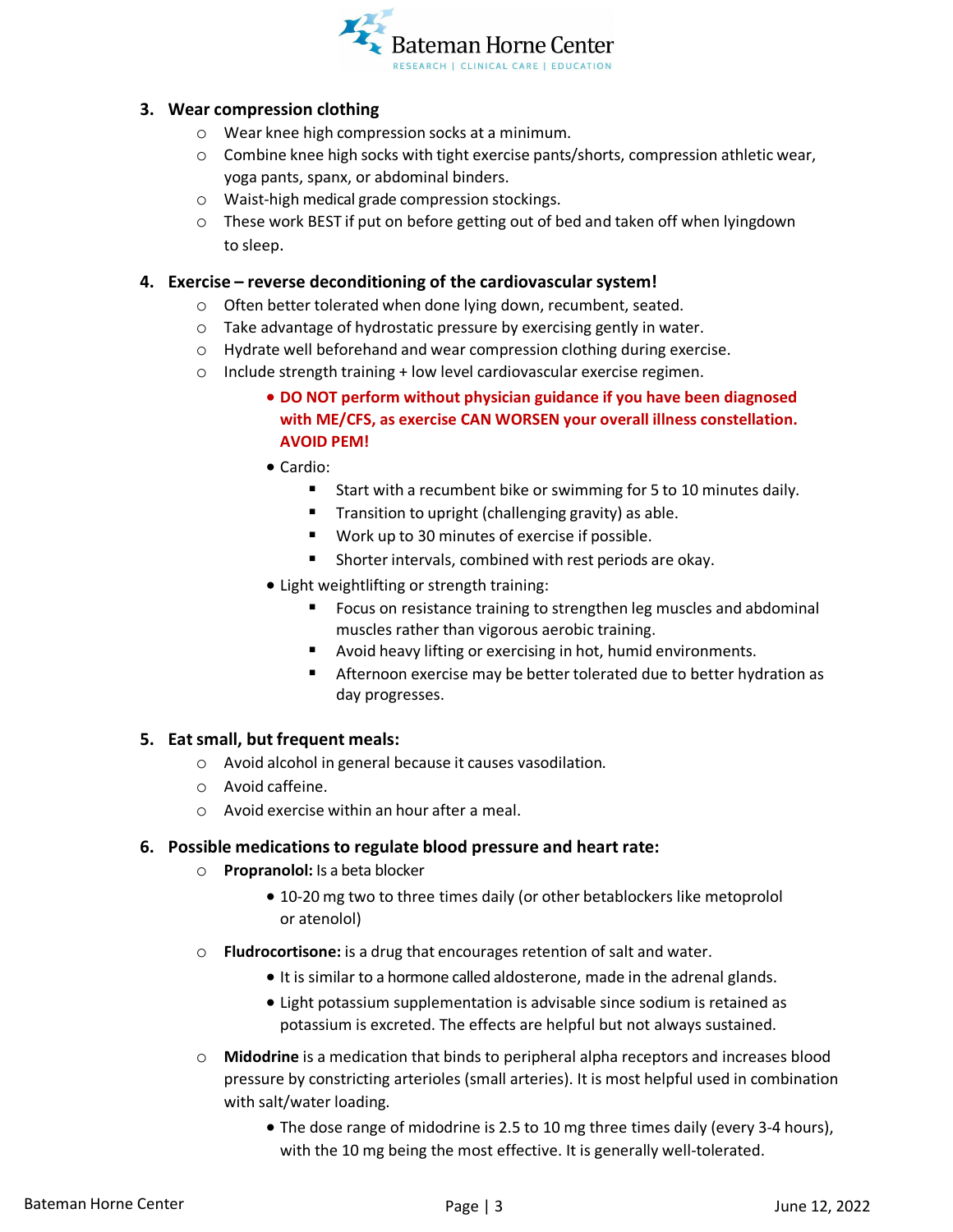

- The most common side effects are tingling or itching in the fingers, toes, and scalp from constricted blood vessels.
- Dizziness and/or palpitations may be experienced when the dose is wearing off (when the low blood pressure suddenly returns), patients may report these common symptoms about four hours after taking the medication as well.
- **Note:** It is important to take this medication **only during the upright hours** of the day and not overnight.
	- The last dose should be taken no later than four hours before lying down in bed at night.
	- Blood pressure stabilizes when supine (lying down) and midodrine is not necessary.
	- Contraindications to midodrine are high blood pressure and previous allergic reaction to the medication.
- o **Droxidopa (Northera):** Approved for neurogenic orthostatic hypotension.
	- Can be very expensive.
- o **Pyridostigmine (Mestinon):** A medication used to treat [myasthenia gravis](https://en.wikipedia.org/wiki/Myasthenia_gravis) that blocks the enzyme [acetylcholinesterase](https://en.wikipedia.org/wiki/Acetylcholinesterase) and therefore increases the levels o[f acetylcholine,](https://en.wikipedia.org/wiki/Acetylcholine) a neurotransmitter at the neuromuscular junction and of the autonomic nervous system (especially in the parasympathetic nervous system).
	- Used off-label to treat orthostatic hypotension and POTS.
	- **This drug improves venous blood flow return to the heart and delivery of** oxygen to cellular tissues.
	- The doses usually range from 30-60 mg every 4-6 hours depending on tolerance and response. There is a 180 mg extended-release version.
	- **E** Common side effects include diarrhea, frequent urination, salivation, and sweating.

#### **7. Maneuvers (as needed) to address worsening symptoms:**

- $\circ$  Rapidly drinking two 8-ounce (500 mL) glasses of cold water can help if done before:
	- Prolonged standing is expected (for example shopping).
	- Any circumstance that may produce symptoms (for example: before a walk, exercise, or taking a shower).
- o Postural counter-maneuvers can help prevent fainting:
	- Contracting abdominal and buttock muscles for 30 seconds.
	- Leg crossing and bending at the waist.
	- Raising on toes to constrict calf muscles.
	- Isometric contraction of stomach, thigh, and buttock muscle.
	- Slow marching in pace.
	- Squatting down (but be careful when standing back up).
	- Lie down and elevate feet.

#### **Web Resources:**

- o Dysautonomia International <http://www.dysautonomiainternational.org/>
- o Dysautonomia Information Network <http://dinet.org/>
- o BHC website and YouTube site:
	- [https://www.batemanhornecenter.org](https://www.batemanhornecenter.org/)
	- <https://www.youtube.com/user/OFFERUtah>